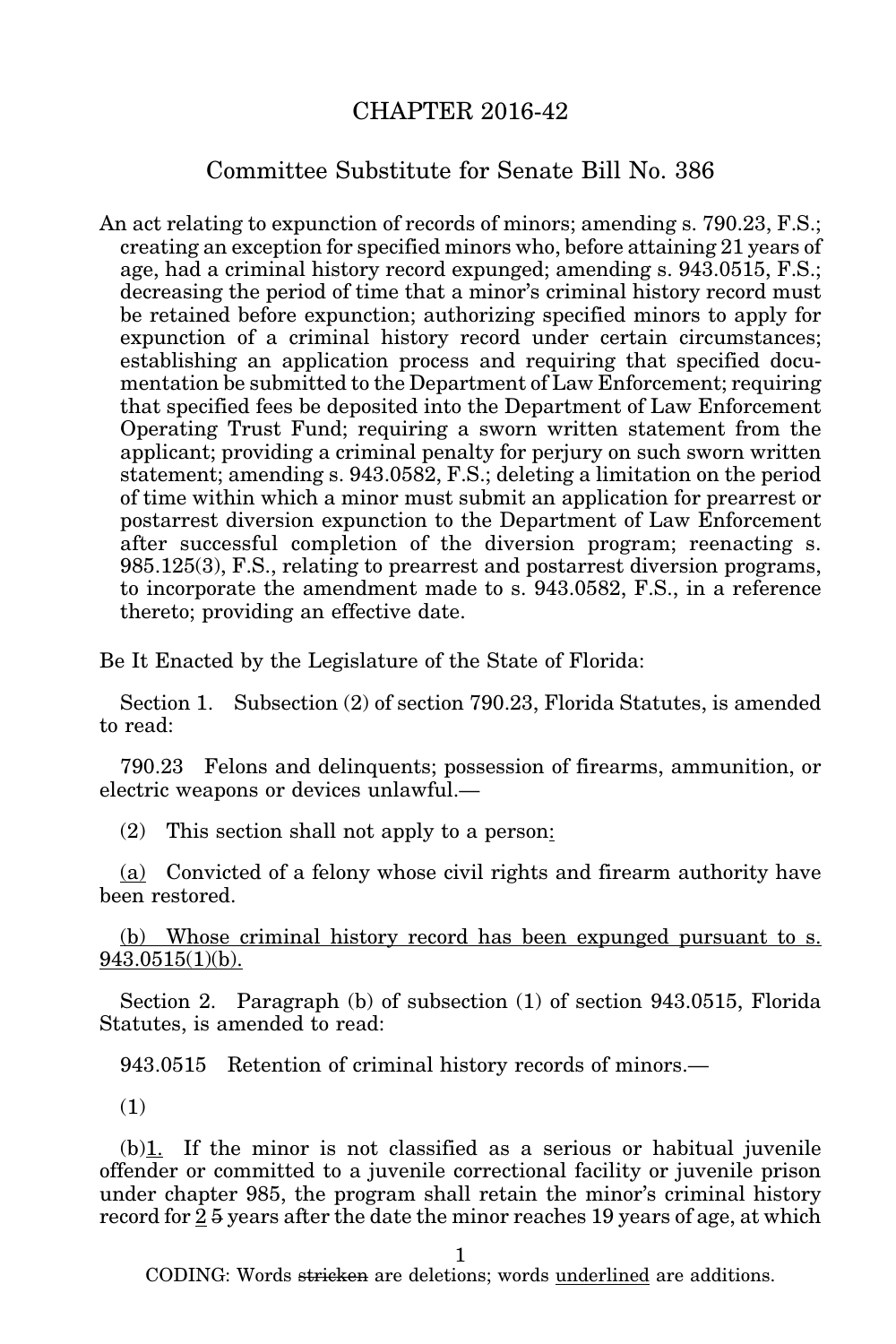time the record shall be expunged unless it meets the criteria of paragraph  $(2)(a)$  or paragraph  $(2)(b)$ .

2. A minor described in subparagraph 1. may apply to the department to have his or her criminal history record expunged before the minor reaches 21 years of age. To be eligible for expunction under this subparagraph, the minor must be 18 years of age or older and less than 21 years of age and have not been charged by the state attorney with or found to have committed any criminal offense within the 5-year period before the application date. The only offenses eligible to be expunged under this subparagraph are those that the minor committed before the minor reached 18 years of age. A criminal history record expunged under this subparagraph requires the approval of the state attorney for each circuit in which an offense specified in the criminal history record occurred. A minor seeking to expunge a criminal history record under this subparagraph shall apply to the department for expunction in the manner prescribed by rule. An application for expunction under this subparagraph shall include:

a. A processing fee of \$75 to the department for placement in the Department of Law Enforcement Operating Trust Fund, unless such fee is waived by the executive director.

b. A full set of fingerprints of the applicant taken by a law enforcement agency for purposes of identity verification.

c. A sworn, written statement from the minor seeking relief that he or she is no longer under court supervision applicable to the disposition of the arrest or alleged criminal activity to which the application to expunge pertains and that he or she has not been charged with or found to have committed a criminal offense, in any jurisdiction of the state or within the United States, within the 5-year period before the application date.

A person who knowingly provides false information on the sworn statement required by this sub-subparagraph commits a misdemeanor of the first degree, punishable as provided in s. 775.082 or s. 775.083.

3. A minor who applies, but who is not approved for early expunction in accordance with subparagraph 2., shall have his or her criminal history record expunged at age 21 if eligible under subparagraph 1.

Section 3. Subsection (3) of section 943.0582, Florida Statutes, is amended to read:

943.0582 Prearrest, postarrest, or teen court diversion program expunction.—

(3) The department shall expunge the nonjudicial arrest record of a minor who has successfully completed a prearrest or postarrest diversion program if that minor:

 $\mathfrak{D}$ 

CODING: Words stricken are deletions; words underlined are additions.